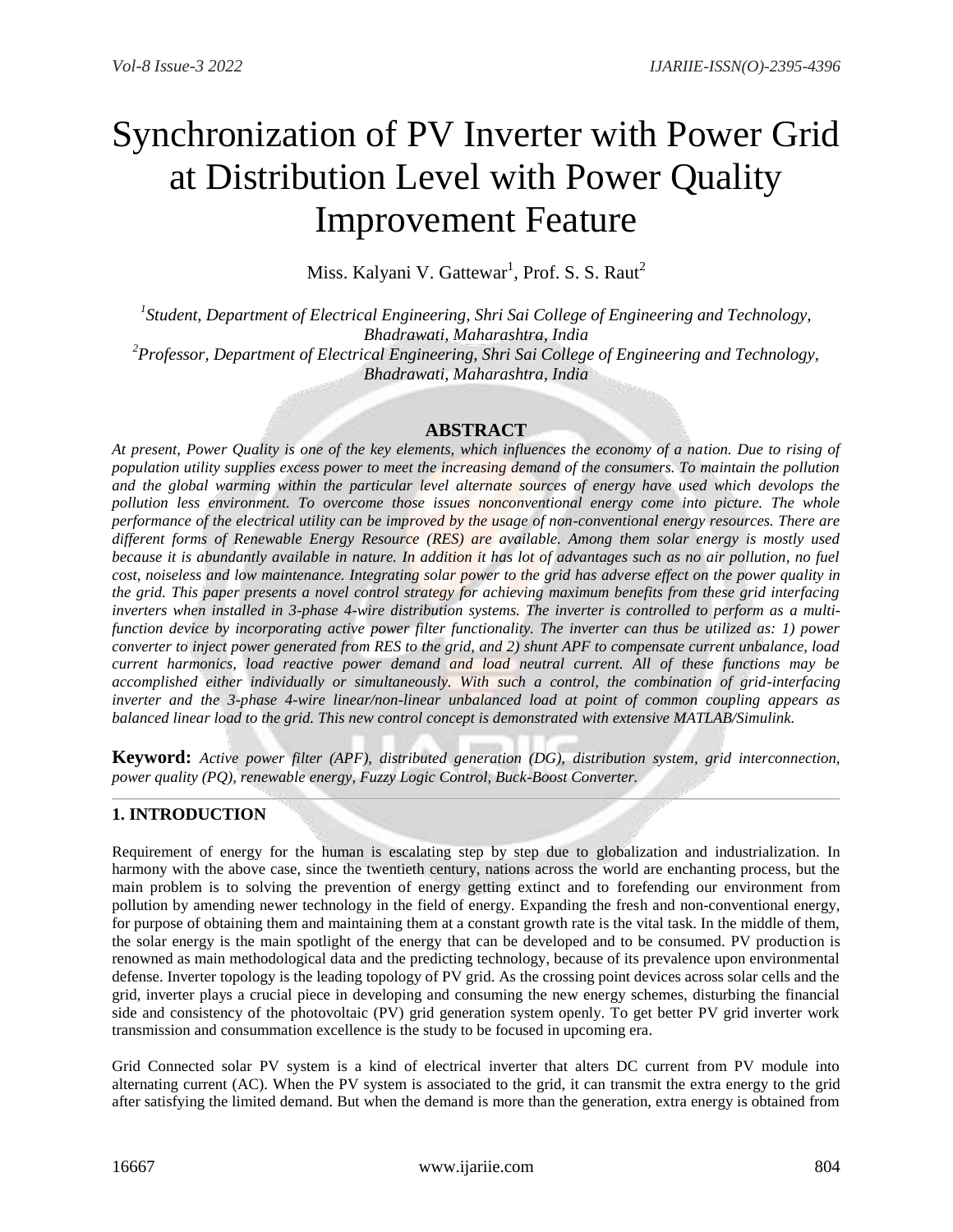the grid. Thus PV energy acts as another source of electricity. The PV system, considered in this work, aims to relocate electrical power from PV panel to the grid. Firstly, DC-DC Converter is used to boosts PV voltage to a higher level than the peak of grid voltage. Power converters are used for interfacing the RES to power system. When the power converters are utilized, they introduces the harmonics in the system. Conversely, the increased use of sensitive electronic circuits in the industries and household jointly with privatization and rivalry in electric energy systems, pose the power quality improvement as one of the key problems in electrical industry. Harmonics causes distortion of source voltage, addition loss due to unwanted current flowing in the source. And also it may guide to misoperation of relays, mains and other control units. So it is necessary to reduce the harmonics there a many techniques to reduce the effect of harmonics. One of those methods is to use SAPF which produce harmonic current of equal magnitude and opposite polarity to that of the harmonic current produced in the system such that it cancels the harmonic current in the system. It has a high speed response and flexibility in operation as it contains the power electronic devices.



Shunt Active Power Filter (SAPF) is proficient of concurrently compensates the harmonics, current distort, and injecting the power produced by non-conventional resources. The SAPF is a voltage source inverter (VSI), is related to the load. Shunt Active Power Filter can keep the current balanced and sinusoidal after remuneration for different load conditions. The DC to AC power conversion is the result of power switching devices. The output waveforms are consequently prepared up of distinct values, producing the output which are more oscillatory rather the filtered ones . The capacity to deliver close sine waveforms around the key recurrence is directed by the regulation technique tyrannical when and how long the power values can become active in nature. General techniques, include the pulse width modulation, fuzzy control based technique is used. The design scheme and configuration of these devices is based on combination of traditional power system components and power electronic elements. In this project, the difficulties and issues involved in the zone of power quality due to the integration of solar power in to grid are to be analyzed. The suitable fuzzy control technique is to be designed and modeled to get better power quality in the grid integrated solar system.

## **2. METHODOLOGY**

#### **A. Solar cell modeling**

Solar based cells made of a p-n junction created in thin layer of semiconductors, whose electrical qualities vary practically very little from a diode represented by the condition of Shockley. Therefore the least complex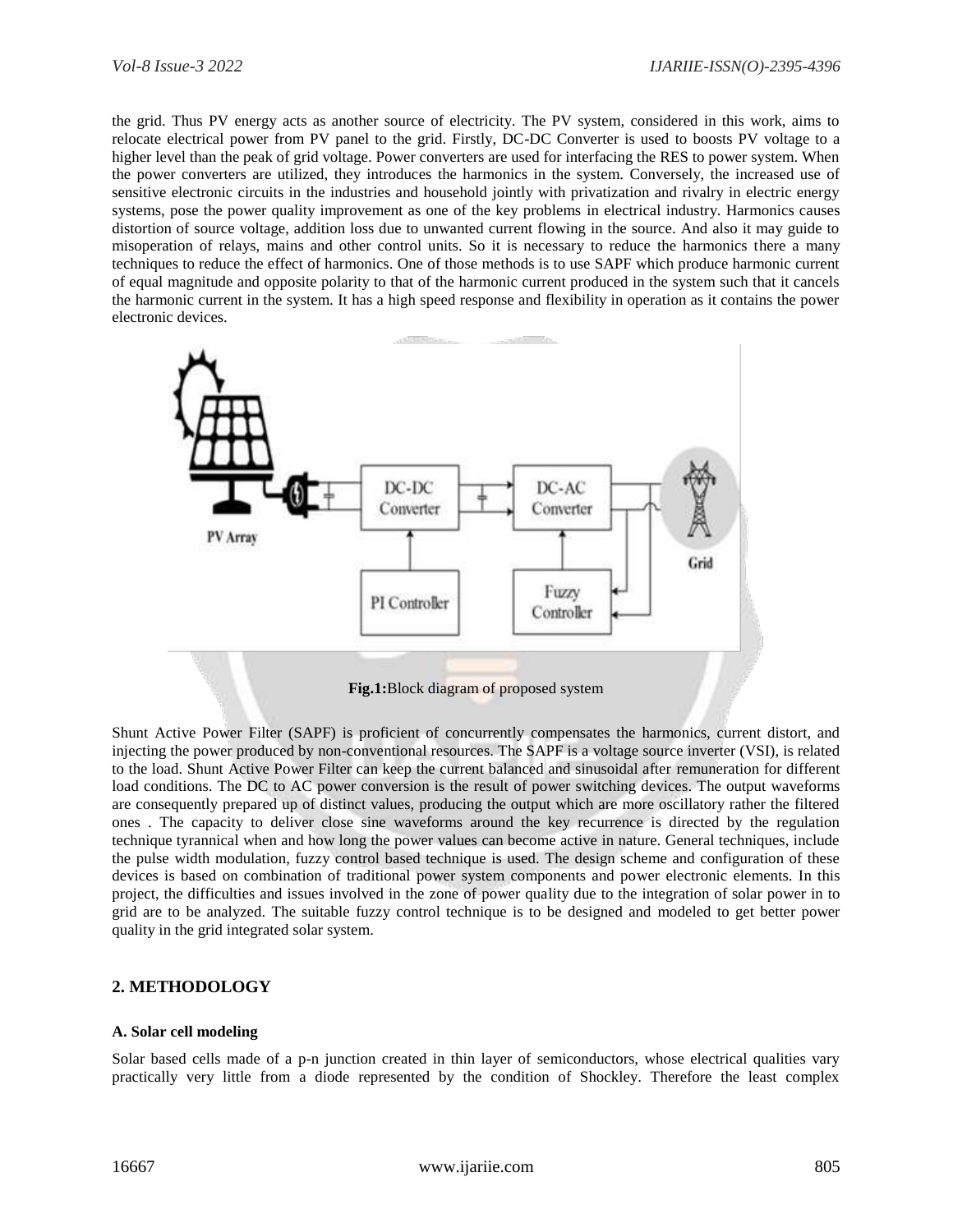

comparable circuit of a solar based cell is a present source in parallel with a diode as appeared in Fig. 2. So the way toward equation.

## **B. MPPT**

This area covers the operation of "Maximum Power Point Tracking" using P & O as utilized as a part of solar electric charge controllers. A MPPT or maximum power point tracker is an electronic DC to DC converter that improves the match between the solar based group (PV panels), and the battery bank or utility grid. Fundamentally, they change over a higher voltage DC output from solar panels down to the lower voltage anticipated that would charge batteries. There are numerous calculation for MPPT. I utilized the power under quick differing climatic conditions however it still exceptionally mainstream and basic than some other strategy. With the goal that the state of the output is Square PWM wave. In this paper utilized this on the grounds that on the off chance that we pass this sort of flag in a low pass channel than we get sine wave which matches to the network.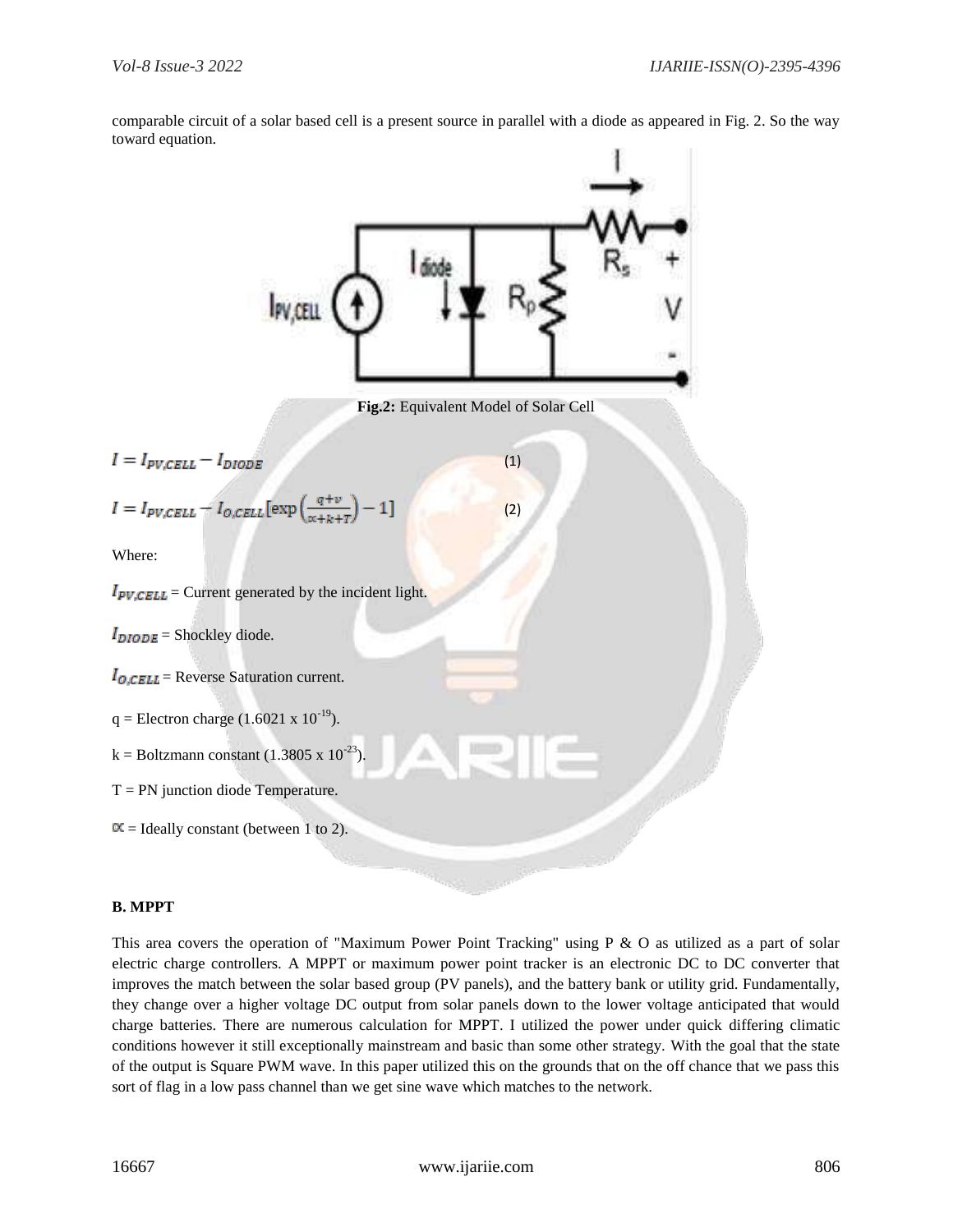

#### **C. BUCK-BOOST CONVERTER**

The buck-boost converter system with the controller, the actual output voltage *V0* is compared to the reference voltage *Vref* to produce an error signal that is used to determine the switching signal duty cycle. The switching signal is applied on the MOSFET used to reduce and enlarge output voltage on the circuit. The proposed buck-boost converter is designed for a battery power system that inconstant input voltage to constant output voltage for different currents. For 50Watt power, 20 kHz switching frequency, and 10% regulation the system is designed. The buck converter system is analyzed for switch on time and off time which is called duty cycle ratio *D*.

#### **D. FUZZY LOGIC**

The system variables and a rule table which depend on the variables are described for the control algorithm. The buck converter output voltage is controlled by changing the switching duty cycle. The system error is defined as a difference between the reference voltage and measured output voltage value. For the system;  $r(k)$  is the reference voltage and  $y(k)$  is the measured output voltage values then the error voltage is calculated using Equation (1).

$$
e(k) = r(k) - y(k) \tag{1}
$$

The change in the error voltage is also calculated as;

$$
de(k) = e(k) - e(k-1)
$$
 (2)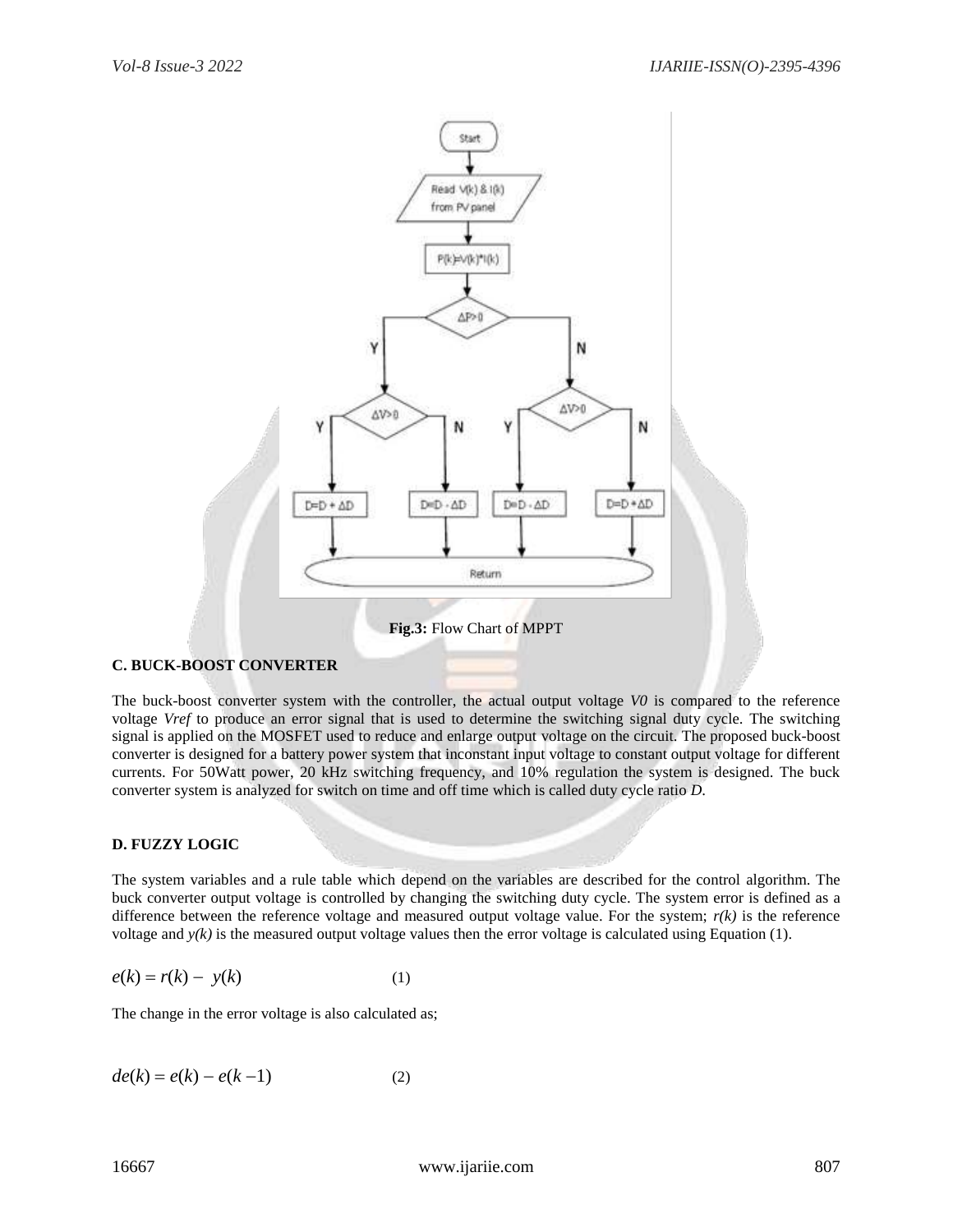

**Fig.4:** Fuzzy logic control with buck-boost converter system

## **4. CONCLUSIONS**

In this paper the issues and difficulties involved due to the Grid integration of Solar PV System was completely analyzed. The harmonics present in this proposed system was efficiently eliminated using SAPF. Comparison with other conventional techniques shows that FUZZY controlled SAPF limit the total percent of THD. Voltage effectively to an attainable level. This prototype affords reliability in feeding the load. This prototype also supplies the active power indispensable during the unreliable grid operation all the way through the solar energy linked at the DC side of the SAPF. The obtained results prove that the proposed model animatedly performs the THD of source voltages at inverter and Grid is reduced.

# **5. REFERENCES**

[1] M. E. Sahin, H. I Okumus, "Fuzzy Logic Controlled Synchronous Buck DC-DC Converter for Solar Energy-Hydrogen Systems", *INISTA 2009 Conference*, 2009.

[2] I. H. Altas and A. M. Sharaf, "A Generalized Direct Approach for Designing Fuzzy Logic Controllers in Matlab/Simulink GUI Environment", *International Journal of Information Technology and Intelligent Computing ,* 2007, no.4 vol.1.

[3] M. E. Sahin, "Designing An Electrolyses System With Dc/Dc Buck Converter", *M.Sc. Thesis*, Gazi University Institute of Science and Technology, April 2006.

[4] Şahin M. E. , Nevruzov V. , "Computer Controlled Solar House for Measurement Rize City Solar Energy Potential", NURER, Ankara, 2010.

[5] A. Bakhti and L. Benbaouche, "Simulink-DSP Co- Design of Fuzzy Logic Controller", *IEEE Explore,* Jan. 2006, pp: 4587-4592.

[6] N. Mohan, T. M. Undulant W. P. Robbins, "Power Electronics", John Wiley, 1995.

[7] B.C.Kuo, "Automatic Control Systems", New Jersey: Prentice-Hall, 1995.

[8] Matlab/Simulink, "Modeling A Buck Converter", Help Files Mathwork, 2008.